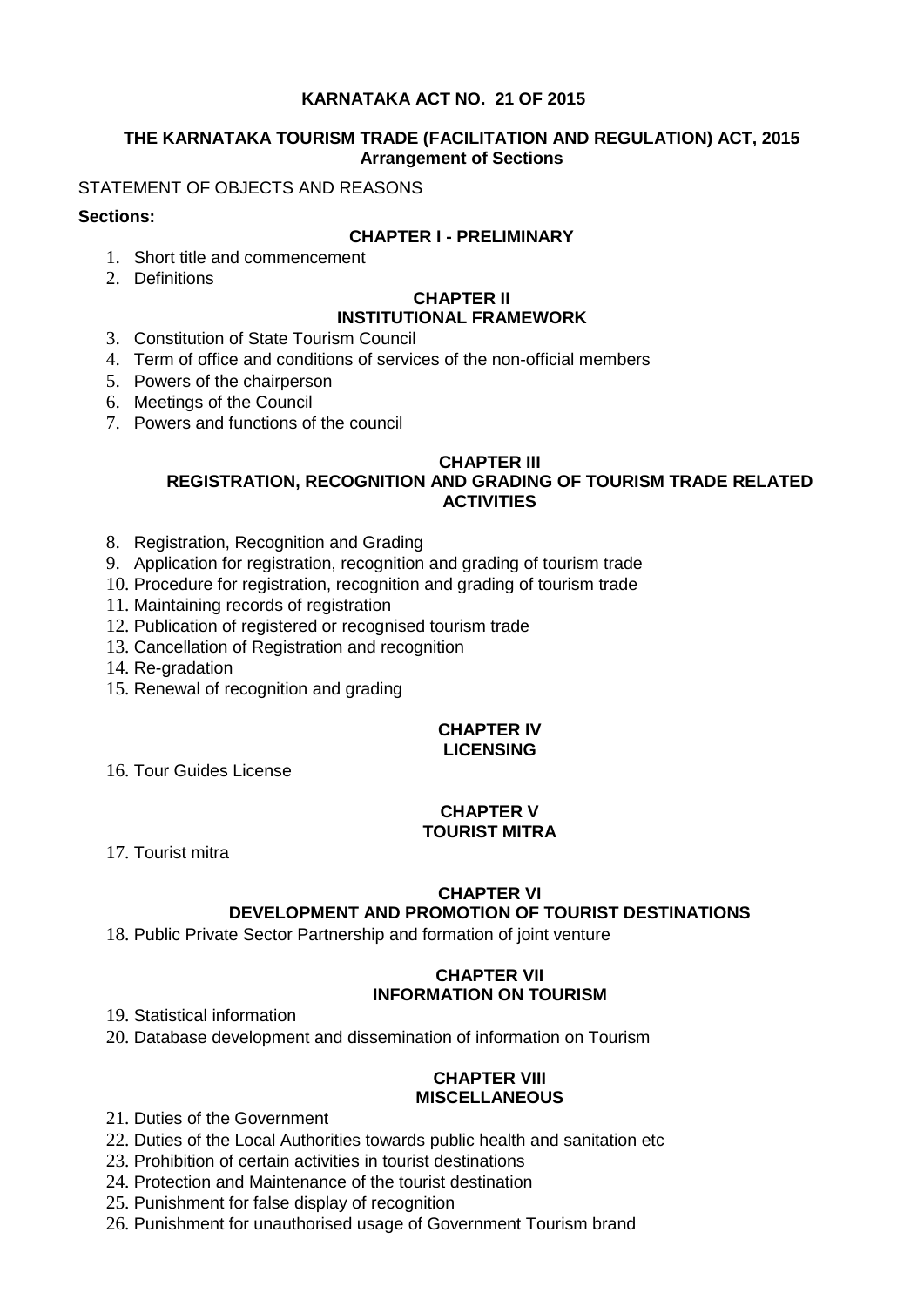- 27. Protection of action taken in good faith
- 28. Cognizance of offences by courts

29. Appeal

- 30. Offences by Companies
- 31. Powers of the prescribed or competent authority and appellate authority to summon
- 32. Act to over ride other laws
- 33. Recovery of dues
- 34. Power to remove difficulties
- 35. Power to make regulations
- 36. Power to make rules
- 37. Delegation of powers

## **STATEMENT OF OBJECTS AND REASONS**

**Amending Act 10 of 2015.-** It is considered necessary to provide for,-

- (1) facilitation, regulation and promotion of tourism trade in the State;<br>(2) constitution of the State Tourism Council;
- $(2)$  constitution of the State Tourism Council;<br>(3) registration, recognition and grading of tour
- $(3)$  registration, recognition and grading of tourism trade in the tourist destinations;<br>(4) licensing of tour guides;
- licensing of tour guides;
- (5) appointment of tourist mitra to ensure safety of the tourists;
- (6) prohibition of certain activities in tourist destinations;
- (7) protection and maintenance of tourist destinations;
- (8) collection of statistical information from service providers and establishment of database on tourism; and
- (9) other matter connected therewith or incidental thereto.

Hence, the Bill.

[L.A. Bill No. 13 of 2015, File No. Samvyashae 08 Shasana 2015] [entry 26 of List II of the Seventh Schedule to the Constitution of India.]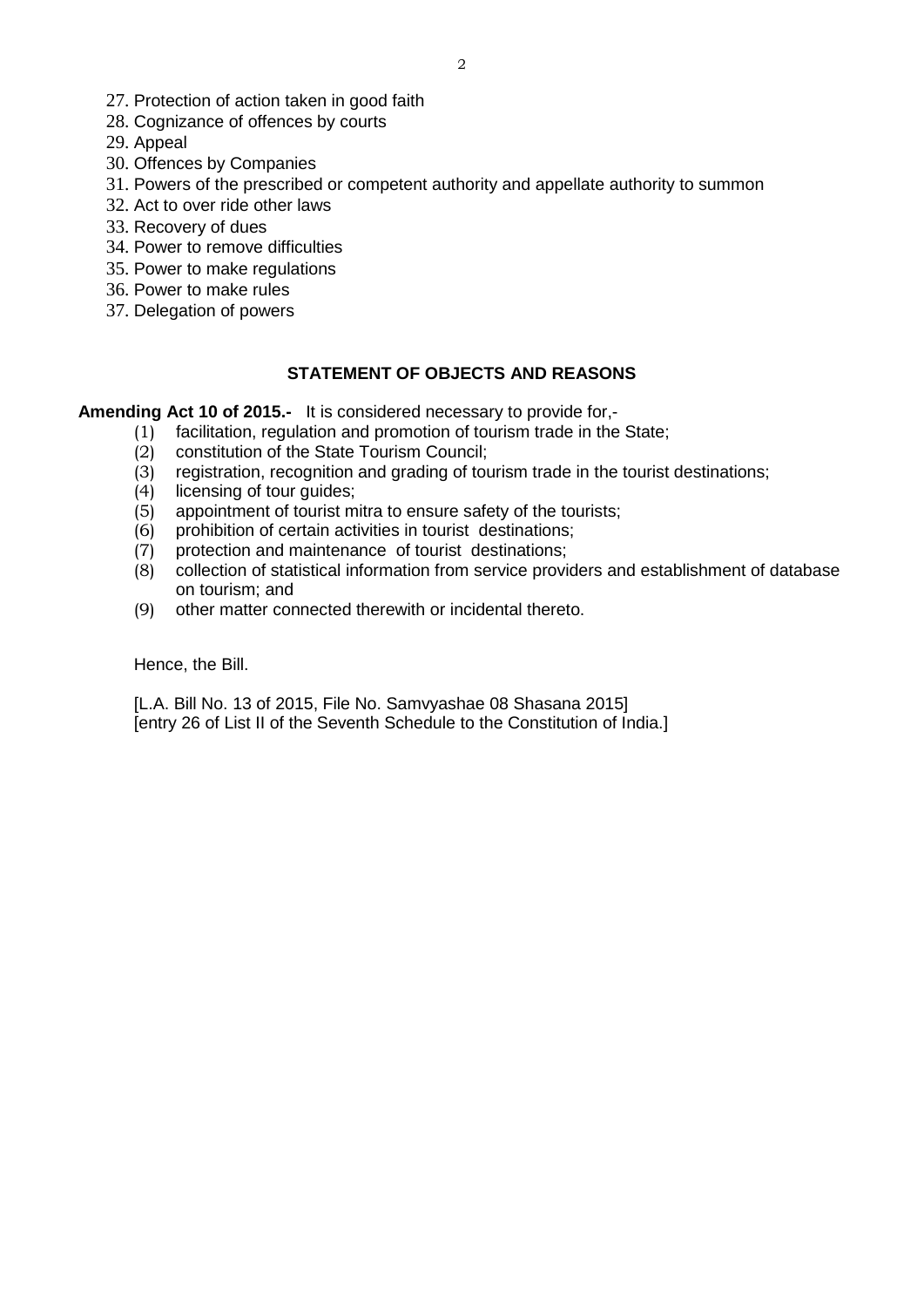### **KARNATAKA ACT NO. 21 OF 2015**

## **(First Published in the Karnataka Gazette Extra-ordinary on the second day of May 2015)**

## **THE KARNATAKA TOURISM TRADE (FACILITATION AND REGULATION) ACT, 2015**

(Received the assent of the Governor on the thirtieth day of April 2015)

An Act to facilitate and regulate tourism trade in the State.

Whereas it is expedient to provide for facilitation and regulation of tourism trade in the State of Karnataka and for the matters connected therewith or incidental thereto;

Be it enacted by the Karnataka State Legislature in the sixty sixth year of the Republic of India as follows:-

## **CHAPTER I – PRELIMINARY**

**1. Short title and commencement.-** (1) This Act may be called the Karnataka Tourism Trade (Facilitation and Regulation) Act, 2015.

(2) It shall come into force on such date, as far as possible not later than six months from the date of its publication in the Official Gazette, as the Government may, by notification appoint.

**2. Definitions.-** (1) In this Act, unless the context otherwise requires,-

- (a) "Council" means the State tourism council constituted under section 3;
- (b) "Chairperson" means the Chairperson of the Council constituted under section 3;
- (c) "Government" means the State Government;<br>(d) "Government agency" means a Government
- "Government agency" means a Government undertaking, Local Authority or body or corporation established by or under any law and owned or controlled by the Government or any other body or authority owned or controlled by the Government, holding not less than fifty-one percent of paid-up share capital in such corporation or body;
- (e) "Government tourism entities" shall include any State Government Department or Government entities responsible for or entrusted with the development and promotion of tourist destination or tourism;
- (f) "Local authority" means any Gram panchayat, Town panchayat, Municipal council, Municipal corporation, development authority or other statutory authority which is a local self Government entrusted with the control or management of any area;
- (g) "Malpractice" means,-
	- (i) touting which shall include pestering any tourist or group of tourists for availing facilities of shopping, accommodation, transportation, sightseeing or even going to the extent of harassing tourist to visit any particular premises or establishment, or tourism operator connected with tourism trade or any other establishment where tourist would like to stay or purchase something;
	- **Explanation.-** Any recognized, registered or bonafide tourism operator already engaged by any tourist or whose services were hired or resorted by the tourist voluntarily, when receives or contacts any tourist at any place where tourist visits, such person while so receiving or contacting shall not be treated as a tout within the meaning of this clause:
	- (ii) charging a price higher than that displayed or declared;<br>(iii) charging remuneration higher than that fixed:
	- charging remuneration higher than that fixed;
	- (iv) failure to display prices;
	- (v) failure to display tariff;
	- (vi) failure to give cash memo or credit memo;
	- (vii) failure to execute an order according to terms agreed within reasonable time after the expiry of the period for performance of the obligation;
	- (viii) charging tariff higher than fixed and displayed;
	- (ix) the receiving and paying of any monetary gratification or commission for touting, coercing or forcing the tourist;
	- (x) use of misleading names and logos such as palace, fort, haveli even when requisite characteristics of such places are missing; or showing of incorrect star rating of a hotel or showing names or abreviations and logos similar to those which are in existence since long and reputed as such; with the intention to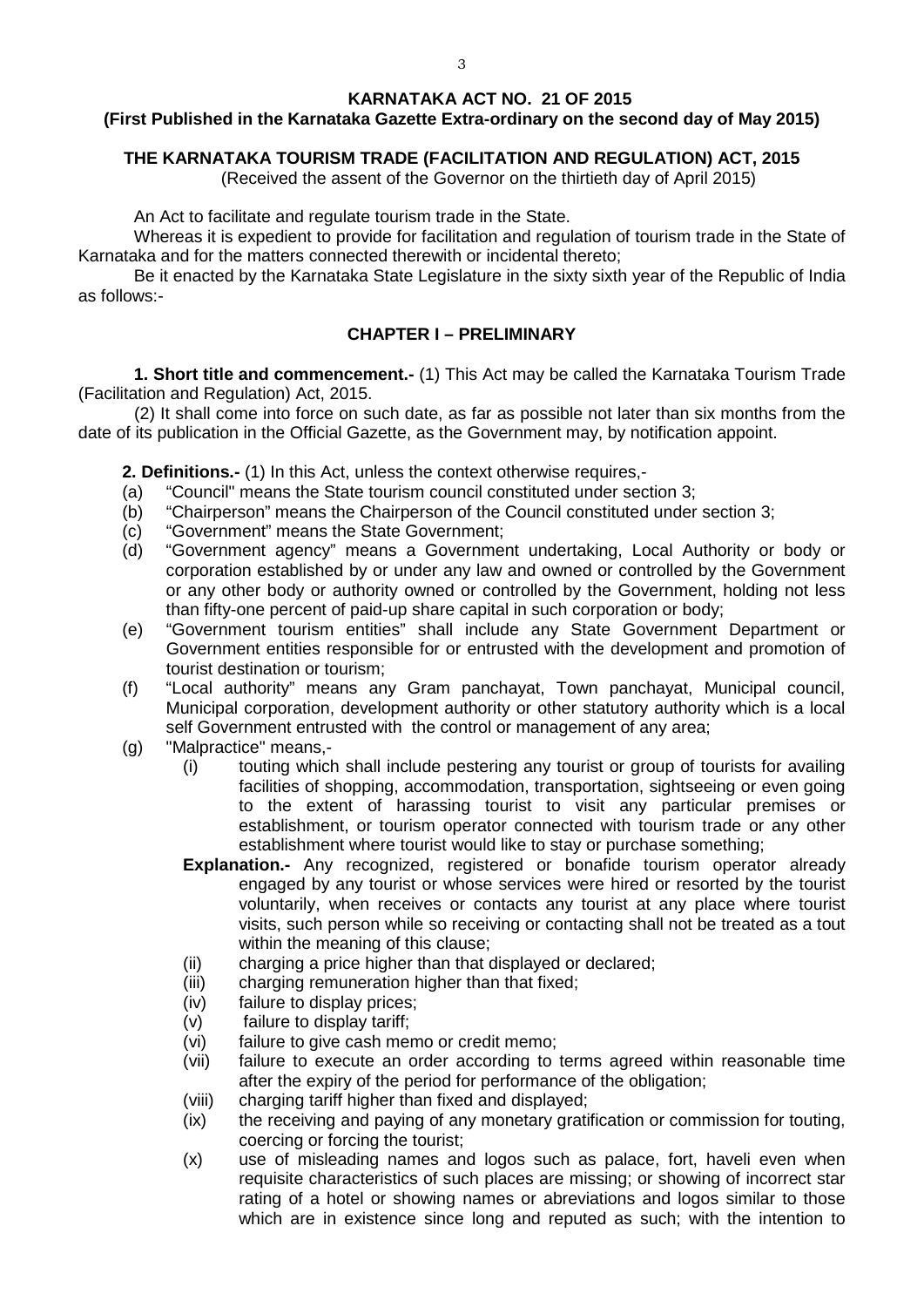attract the tourists or people at large by colourable imitation of established and reputed name of bonafide service providers or public bodies; and

(xi) any uncalled for person waiting outside any tourist place and hotel with intent to follow any tourist without his wishes;

Explanation.-For the purposes of this clause,-

- (I) delay or fault in service owing to mechanical or natural failure of any system or apparatus despite due care and caution would not amount to be malpractice;
- (II) inability of any service provider to perform its commitments owing to vis major or State action, shall not be treated as a malpractice;
- (h) "Member" means member of the Council constituted under Section 3;
- (i) "Member Secretary" means the member secretary of the Council constituted under Section 3:
- (j) ''Nuisance" includes any act of commission or omission or carrying on of any activity, process, operation which causes or is likely to cause injury, danger, annoyance to the sense of sight, smell or hearing or which is or may be dangerous to life or injurious to health or property;
- (k) "Prescribed" means prescribed by rules made under this Act;
- (l) "Prescribed Authority" means authority appointed by the Government by rules for the purpose of this Act. Different Authorities may be prescribed for different provisions of the Act;
- (m) "Public Private Partnership" means an arrangement between Government or its agency on one side and a private sector participant on the other, for the provision of public assets or related services for public benefit, through investments being made by or management undertaken by the private sector participant for a specified period of time, where there is a substantial risk sharing between the Government and the private sector participant and where the private sector participant receives performance linked payments that conform to specified, pre-determined and measurable performance standards;
- (n) "Regulations" means regulations made under this Act;
- (o) "Tour guide" means a person who, for reward, accompanies tourists visiting any tourist destination and furnishes information or comments with regard to any matter of significance, historical, archaeological, botanical, ethnological, cultural, social or other interest with respect to such location;
- (p) "Tourism trade" means and includes such class of facilities, service, activities or products relating to tourism, as may be prescribed, provided to a tourist in a premises or by any person or travel agency regularly or occasionally and includes facilities services or activities relating to tourism including medical tourism, eco tourism, rural tourism, water tourism, caravan tourism and adventure tourism or any other class of tourism by whatever name called and home stay, hotel, resort, wellness centre, visitor information centre, interpretation centre, water sports, boat house, way side amenity, dormitories as may be prescribed.
- (q) "Tourism operator" in relation to a tourism trade, means any person, company, association or firm or any other body who conducts or operates a tourism trade or who is responsible for its management;
- (r) "Tourist" means a person travelling to and staying in a place outside his usual place of residence for more than twenty-four hours, but not more than one consecutive year, for any purpose not being a work related activity remunerated from within the place visited; Explanation: For the purposes of this clause,-
	- (i) person coming to establish residence in the State;
	- (ii) persons visiting their home town or native place on a short visit for meeting relatives and friends, attending official work, social and religious functions etc. and stay in their own homes or with the relatives and friends and not using any tourism Facilities;
	- (iii) foreigners resident in the State having taken up job or occupation in the State;

shall not be regarded as tourists;

- (s) "Tourist destination" means any area, place, site or location in the State where tourist visit frequently and notified as such by the Government in this behalf;
- (t) "Tourist mitra" means the tourist mitra appointed under Section 17;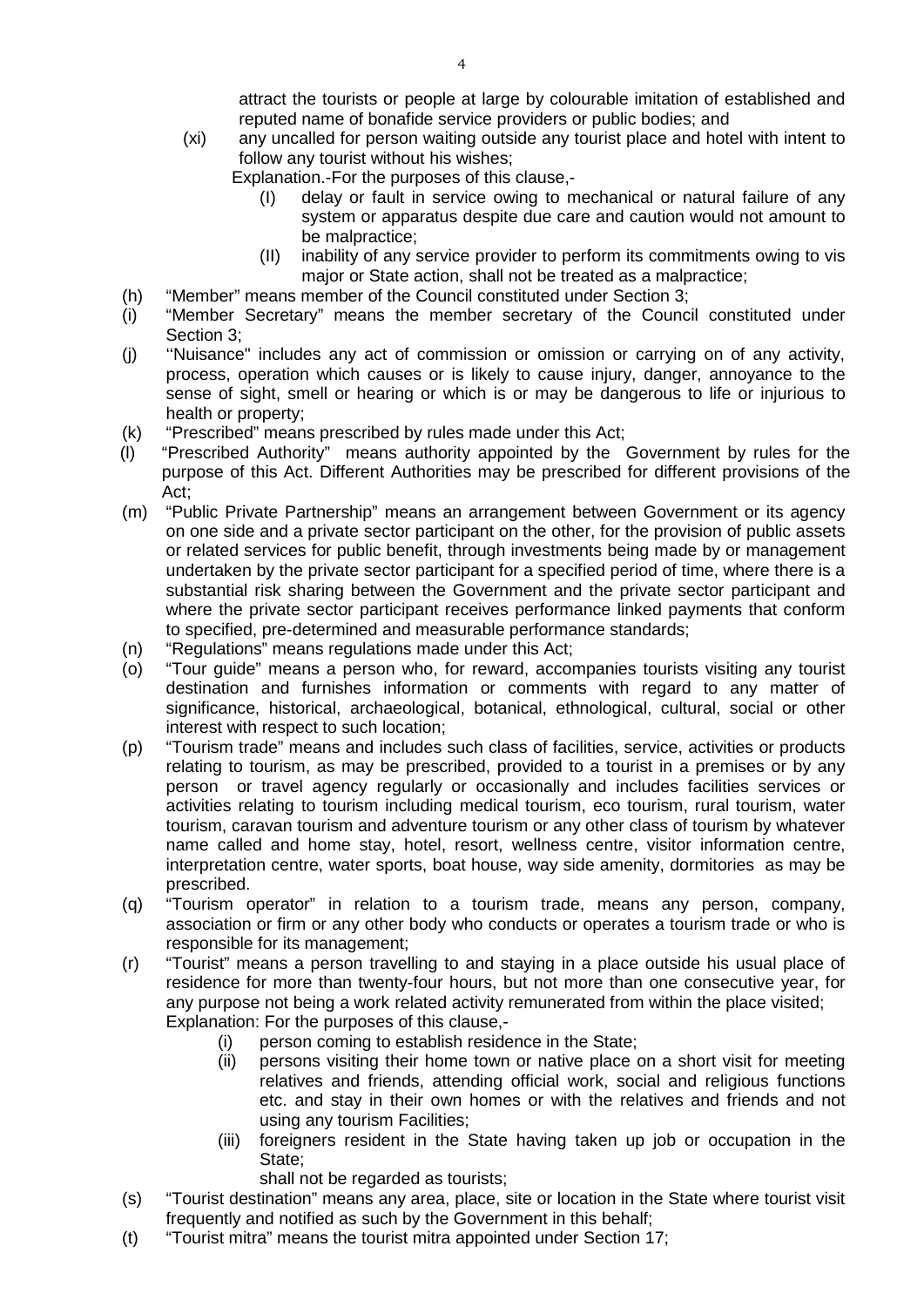(u) "Touting" includes enticing, misguiding or coercing for shopping, accommodation, transportation, sight-seeing or pestering for any particular premises, including the precincts thereof, any person, establishment, dealer or manufacturer for personal consideration;

**Explanation.-** Whoever loiters around airports, railway stations, bus stands, markets or any other places frequented by tourists with the intention of offering unsolicited service to the tourist or pestering or coercing to use any such service and exhibits such conduct so as to show such intention (like following, arguing, communicating or otherwise drawing attention of tourists through words or gestures or placards or pamphlets and thereby causing obstruction or annoyance to tourists or general public) and otherwise has no reasonable explanation for frequenting in such place shall be deemed to have committed the act of touting.

- (v) "Travel Agent" means any person or agency who, arranges for, advises on, or undertakes to provide travel arrangements for tourists including ticketing, transportation, visa, accommodation, guided tours, organised excursions or such other arrangements as may be prescribed;
- (w) "Vice Chairperson" shall means the vice chairperson of the Council constituted under Section 3.
- (x)

### **CHAPTER II INSTITUTIONAL FRAMEWORK**

**3. Constitution of State Tourism Council.-** (1) The State Government shall, as soon as possible after the commencement of this Act, but not later than six months from the date of commencement of this Act by notification, constitute a council to be called the "Karnataka State Tourism Council" (hereinafter referred to as "the Council") consisting of the following members, namely;-

| , و ا ب |                                                                                                 |                             |
|---------|-------------------------------------------------------------------------------------------------|-----------------------------|
| (a)     | The Chief Minister, Government of Karnataka                                                     | Chairperson                 |
| (b)     | The Minister for Tourism, Government of Karnataka                                               | Vice Chairperson            |
| (c)     | The Additional Chief Secretary to Government,                                                   | Member                      |
|         | Department of Tourism                                                                           |                             |
| (d)     | The Principal Secretary to Government, Department<br>of Finance                                 | Member                      |
| (e)     | The Additional Chief Secretary to Government,<br>Department of Home                             | Member                      |
| (f)     | The Principal Secretary to Government, Department<br>of Infrastructure development              | Member                      |
| (g)     | The Secretary to Government, Department<br>of<br>Information Technology                         | Member                      |
| (h)     | The Principal Secretary to Government, Department<br>of Revenue                                 | Member                      |
| (i)     | The Principal Secretary to Government, Department<br>of Public Works and Inland water transport | Member                      |
| (j)     | The Principal Secretary to Government, Department                                               | Member                      |
|         | of Kannada, Culture and Information<br>The Additional Chief Secretary to Government,            | Member                      |
| (k)     | Department of Forest, Ecology and Environment                                                   |                             |
| (1)     | The Director, Department of Tourism                                                             | <b>Member Secretary</b>     |
| (m)     | Six members nominated by the State Government                                                   | <b>Non-official Members</b> |
|         | from amongst the concerned stakeholders of travel                                               |                             |
|         | and tourism sector having adequate knowledge and                                                |                             |
|         | professional experience of<br>at least fifteen                                                  |                             |
|         | years in their respective field and in a position to                                            |                             |
|         | insights in formulating strategies for<br>provide                                               |                             |
|         | promotion of tourism in the State of which atleast                                              |                             |
|         | one shall be a person belonging to the Scheduled                                                |                             |
|         | Castes or the Scheduled Tribes and one shall be a                                               |                             |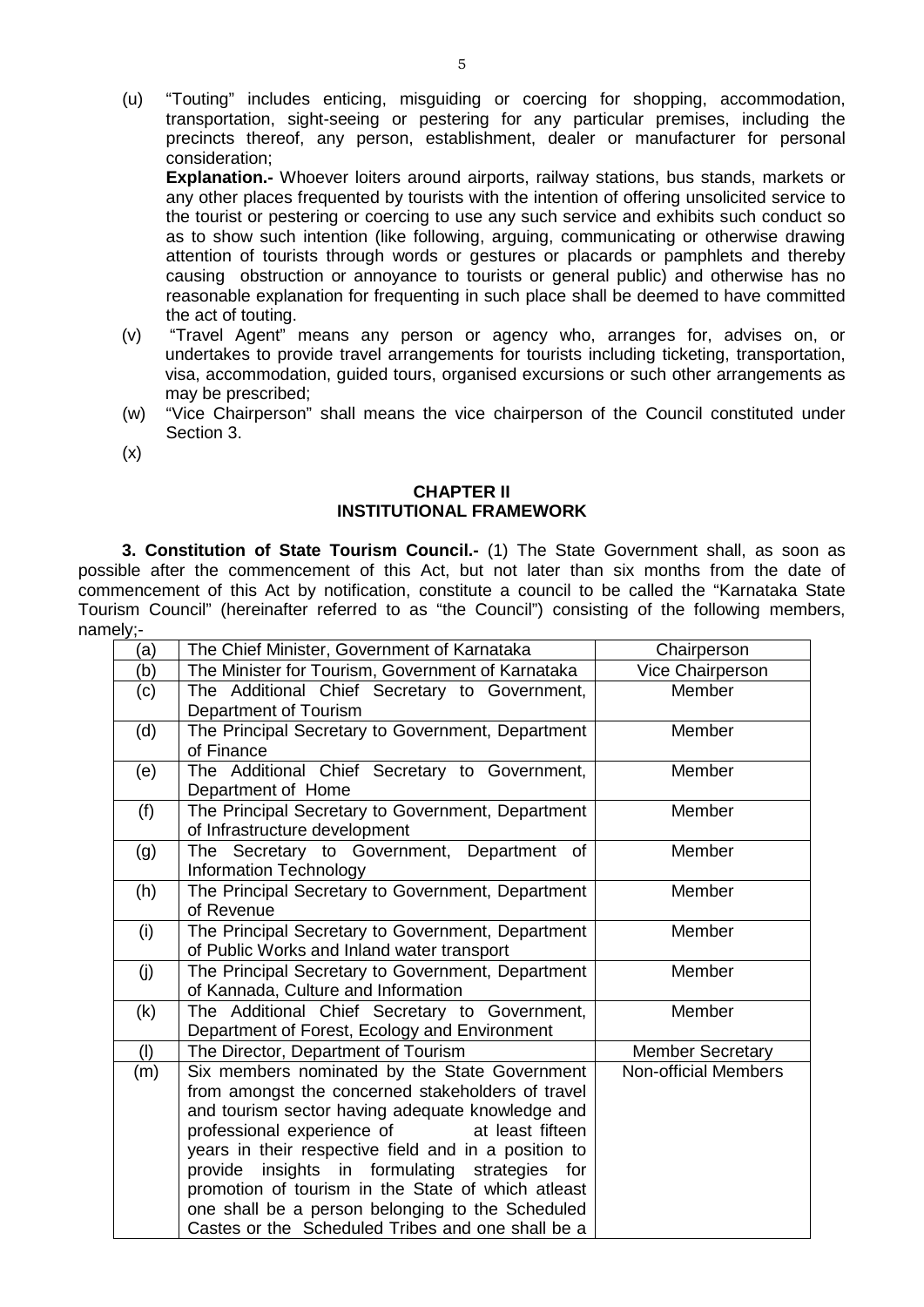Provided that, the Chairperson may invite any person as he deems necessary to be a special invitee to the Council.

(2) The headquarters of the Council shall be at Bengaluru or at such other place as may be notified by the Government.

**4. Term of office and conditions of services of the non-official members.-** (1) Subject to the pleasure of the Government, the nominated non-official members shall hold office for a period not exceeding three years. However, the non-official members may be reappointed for a further period of three years.

(2) A non-official member may resign his office by writing in person addressed to the Government but shall continue in office until his resignation is accepted.

(3) A non-official member shall receive such allowances as may be provided in regulations.

**5. Powers of the chairperson.-** (1) The chairperson shall have powers of general superintendence and directions in the conduct of the affairs of the Council.

(2) The chairperson shall, preside over the meetings of the council as well as exercise and discharge the powers and functions of the council as are vested in him in accordance with the regulations.

**6. Meetings of the Council.-** (1) The council shall meet at such times and places and observe such procedure in regard to transaction of business at the meetings including the quorum as may be provided in the regulations.

(2) When the chairperson of the council, or in his absence the vice-chairperson, and in the absence of both the chairperson and the Vice-chairperson, any other member chosen by the members present from amongst themselves shall preside over the meeting of the council.

(3) All questions at a meeting of the council shall be decided by a majority of the votes of the members present and voting and, in the case of any equality of votes, the person presiding shall have a second or casting vote.

(4) No act or proceeding of the council shall be invalid merely by reason of, -

- (a) any vacancy in, or any defect in the constitution of the council; or
- (b) any defect in the appointment of a person acting as a chairperson or vice-chairperson or member of the council; or
- (c) any irregularity in the procedure of the council not affecting the merits of the case.

**7. Powers and functions of the council.-** (1) The council shall,-

- (a) act as an apex body in the matter relating to the development and promotion of tourism;
- (b) make recommendations to the Government on the matter relating to development and promotion of tourism;
- (c) advise and give suggestions to the Government tourism entities in discharge of its functions under this Act;
- (d) coordinate and support marketing or promotion activity in relation to tourism conducted by the Government tourism entities;
- (e) work collaboratively with Central Government, neighbouring states and other tourism related agencies to develop state tourism sector; and
- (f) any other powers or functions as may be prescribed.

(2) The council shall have power to do all things expedient or reasonably necessary for, or incidental to, the performance of its functions.

(3) The council may through regulations establish one or more committees as it may deem necessary to assist council in carrying out its functions and may vest such of its functions as it considers appropriate to the committees so established.

(4) All proceedings of the council shall be authenticated by the member secretary.

## **CHAPTER III**

## **REGISTRATION, RECOGNITION AND GRADING OF TOURISM TRADE RELATED ACTIVITIES**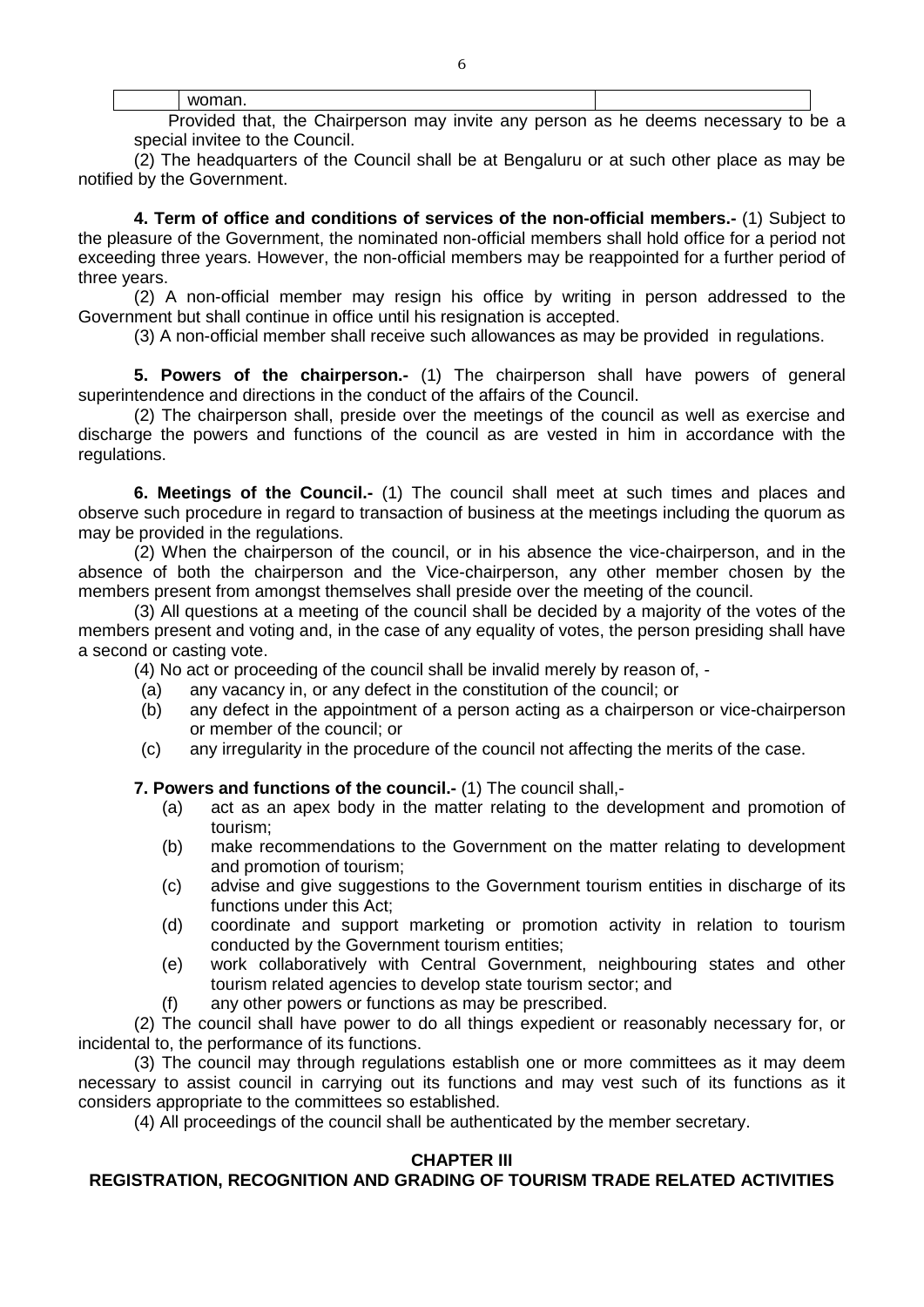**8. Registration, Recognition and Grading.-** (1) Every category of tourism trade in the tourist destination shall be registered, recognised and graded in accordance with the procedures set out in the rules made under this Act from time to time.

- (2) The rules issued under sub-section (1) may in particular make provision,-
- (a) as to the standard and norms of the tourism trade intended to be registered under the Act;
- (b) for the charging of annual or other periodical fees for registration, recognition, renewal and grading;
- (c) for the issue and display of certificates of registration and the display of signs indicating that a tourism trade is registered;
- (d) for the inspection of tourism trade and for powers of entry for that purpose;
- (e) for requiring the criteria in accordance with which the classification or grading is carried out;
- (f) for the publication of any criteria so determined;
- (g) as to the form and contents of the register or registers to be maintained under the rules and as to the tourism trade to be registered therein;
- (h) benefits or incentives available for registered or graded tourism trade; and
- (i) such other supplementary and incidental provisions as the Government may find necessary or expedient.

(3) No person shall conduct or operate any of the tourism trade in any tourist destination with respect to which the rules and regulating such tourism trade is made under this Act, unless such category of tourism trade is registered, recognised or graded:

Provided that a person who is carrying on any category of tourism trade on the date of commencement of the rules regulating such category of trade may continue to carryon such trade if he has made application for registration, recognition or grading under this Act unless it is rejected:

Provided, further that where a tourism trade is registered by Government of India, such tourism trade may be exempted from registration and grading under this Act. The tourism operator of such facility shall provide a copy of the certificate of registration or grading, as the case may be, issued by Government of India to Department of Tourism. On verification of such certificate, the Department of Tourism may exempt such tourism trade from the requirement of registration or grading under this Act.

(4) Any person found contravening sub-section (3) with respect to any tourism trade after expiry of one year from the date of commencement of this Act, shall be guilty of an offence and on conviction be liable to a fine not exceeding rupees ten thousand .

(5) Where any person continues to contravene the provisions of sub-section (3) even after the imposition of penalties under sub-section (4), shall on conviction, be punished with simple imprisonment for a term which may extend to two months or with fine or with both.

**9. Application for registration, recognition and grading of tourism trade.-** The tourism operator who is conducting or operating or intends to conduct or operate any category of a tourism trade in a tourist destination shall within six months from the date of commencement of the rules with regard to such category of tourism trade, apply to the prescribed authority for registration, recognition and grading of tourism trade in such manner and in such form and along with such fee as may be prescribed.

**10. Procedure for registration, recognition and grading of tourism trade.-** (1) On receipt of an application for registration, recognition or grading of any tourism trade, the prescribed authority shall cause inspection under sub-section (3) and if it is of the opinion that the requirements for such registration, recognition and grading, as the case may be have been complied with, register, recognise and grade such tourism trade. Where the prescribed authority is of the opinion that the rules have not been complied with, it may refuse to register, recognise and grade the tourism trade for the reasons to be recorded.

(2) The prescribed authority shall verify an application for registration, recognition and grading of a tourism trade within ninety days following the date of receipt of such application.

- (3) Before registering, recognising or grading of a tourism trade, the prescribed authority,-
- (a) shall inspect the tourism trade or shall cause the tourism trade to be inspected through an authorized officer or Government agency;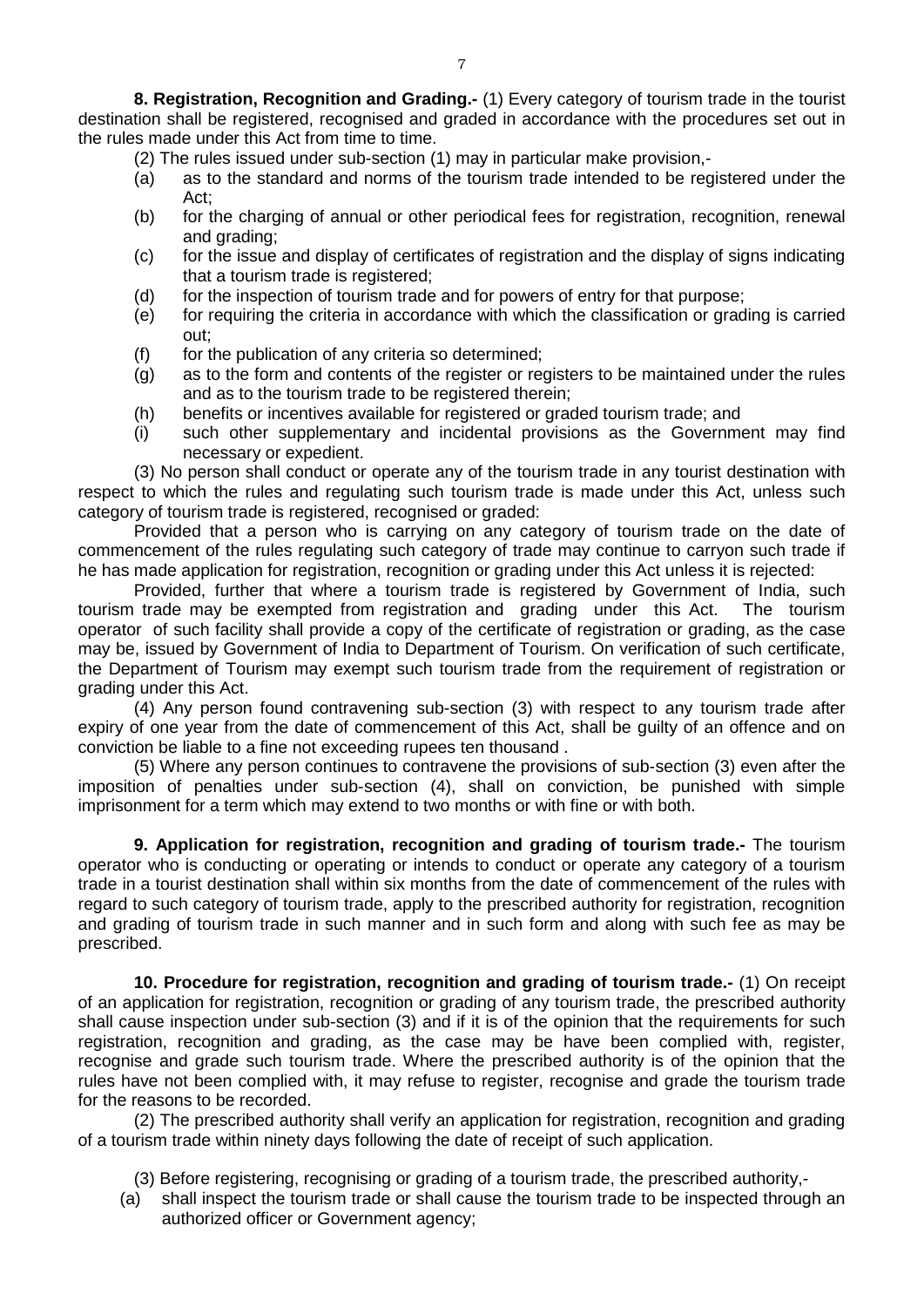- (b) may call for a report from any authorized officer or Government agency appointed for the purpose of assisting them in taking decision on registration, recognition or grading;
- (c) may make or cause to be made such further investigations in regard thereto as it considers necessary.

(4) On the registration, recognition or grading of tourism trade, the prescribed authority shall issue to the tourism trade a certificate in the form prescribed.

**11. Maintaining records of registration.-** (1) Before or as soon as possible after the publication of any rules under sub-section (1) of Section 8 requiring the registration, recognition and grading of any class of tourism trade, the Department of Tourism shall establish a cell for maintaining records of tourism trade registered, recognised and graded under this Act.

(2) The Department of Tourism shall also maintain the records and notify from time to time the tourism trade that are registered recognized or graded by Government of India.

**12. Publication of registered or recognised tourism trade.-** The Department of Tourism shall publish, once in a year or at such other intervals as the Government may direct, a list of tourism trades that have been registered and recognised together with such information as it thinks proper in relation to the grades and standards of such facilities and any other matter of interest to tourists.

**13. Cancellation of Registration and recognition.-** (1) Whenever it comes to the notice of the prescribed authority and if it considers that there has been a failure in respect of a registered and recognised tourism trade to comply with any of the prescribed conditions or requirements regarding registration, recognition or grading, the prescribed authority may give notice to the tourism operator of such tourism trade requiring him to comply with the conditions or requirements, within a period not exceeding thirty days of such notice, failure of which shall render the registration, recognition or grading liable for cancellation.

(2) The tourist operator of a registered and recognised tourism trade in respect of which a notice has been issued under sub-section (1) shall, before the expiry of the period specified in the notice, make written reply to the prescribed authority giving reasons as to continue the registration and recognition.

(3) If, upon the expiry of the period specified in a notice given in terms of sub-section (1), the prescribed authority considers that the condition or requirement has not been complied with and that no good reason has been shown as to why the tourism trade concerned should remain registered and recognised, it may cancel the registration and recognition of the tourism trade, and give notice of cancellation to the tourism operator.

**14. Re-gradation.-** (1) The prescribed authority may at any time on inspection done by it or any authorised officer after giving a tourism operator a reasonable opportunity of making written representations in the matter, re-grade the tourism trade if, in its opinion, reasonable and sufficient grounds exist for doing so.

(2) The tourism operator whose tourism trade has been graded may, subject to such conditions and accompanied by such fee as may be prescribed, apply to the prescribed authority in the prescribed form and manner for the re-grading of the tourism trade.

(3) The prescribed authority shall consider any application made under sub-section (2) and give its decision and take action as it considers appropriate.

**15. Renewal of recognition and grading.-** Recognition or grading certificate obtained with regard to any tourism trade under this Act shall be renewed once in every five years in such manner along with such fee as may be prescribed in the rules issued with respect to such tourism trade.

## **CHAPTER IV LICENSING**

**16. Tour Guides License.-** (1) License shall be issued by the prescribed authority to the tour guides in accordance with the procedure set out in the rules made under this Act. The rules shall also prescribe the educational qualification, syllabus, training and procedure for selection of the tour guides.

(2) The prescribed authority shall regulate the matter as to the number of tour guide licenses to be issued in the tourist destination.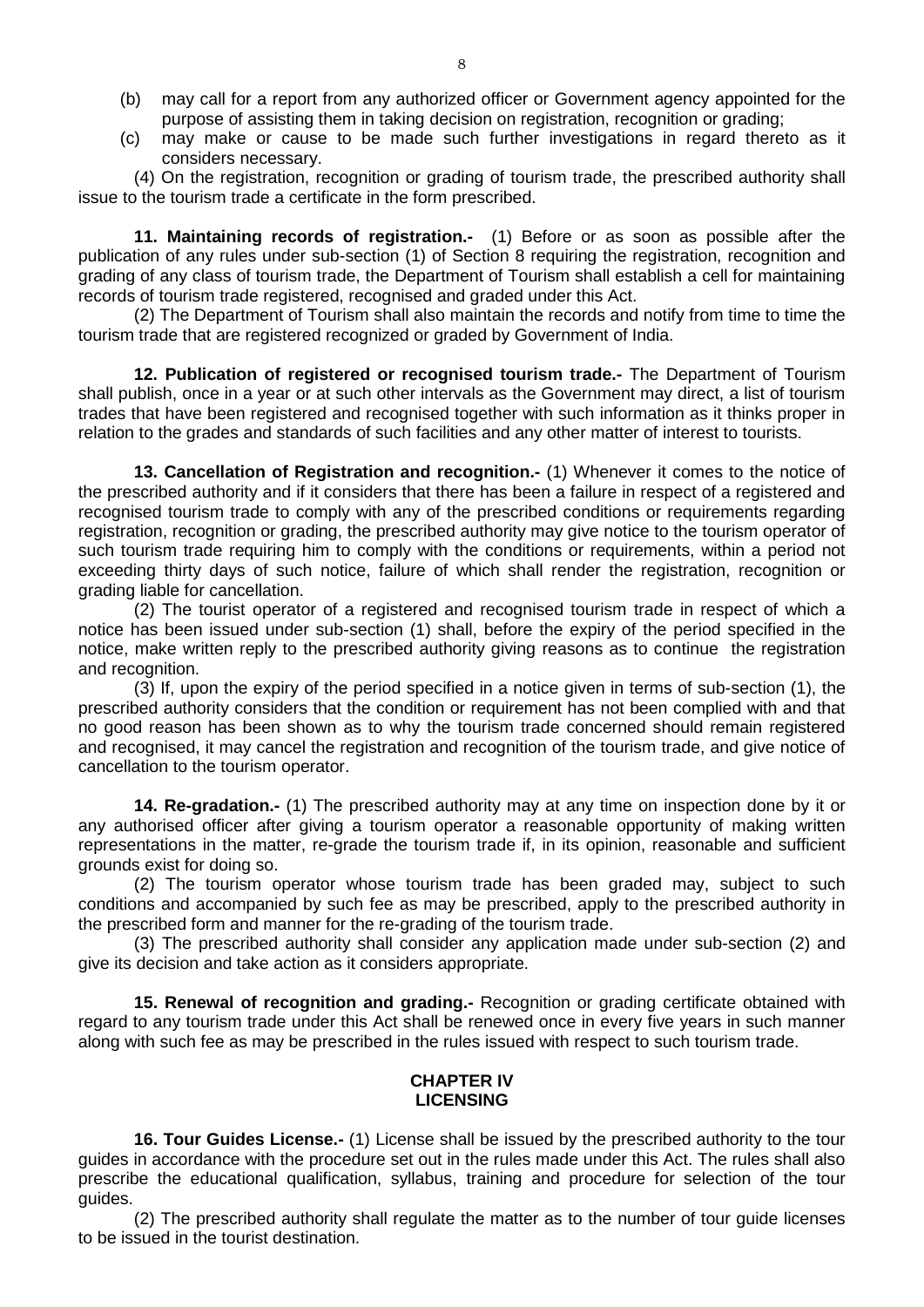(3) The tour guide licensee under sub-section (1) shall hold an identity card, which shall be displayed in the manner prescribed.

(4) The prescribed authority may refuse to issue tour guide license to a person under this section if that person,-

- (a) is convicted of any criminal offence, within five years immediately preceding the date of his application for registration; or
- (b) has history or record of being a criminal; or
- (c) does not fall within the qualification provided under this section;

and shall inform that person the reasons for such refusal

(5) Every tour guide licensed under this Act shall be required to,-

- (a) comply with the rules made under this Act;
- (b) use approved route or trails to guide the tourists; and
- (c) be polite, hospitable, helpful and friendly to tourists or visitors.

(6) Any person may, lodge a complaint in writing with the prescribed authority against any tour guide who has contravened any provisions of this Act or rules made thereunder.

(7) Where the prescribed authority is satisfied that the tour guide has contravened any of the provisions of this Act, he may suspend or cancel the licence of such tour guide.

(8) Any person found acting as a tour guide, without obtaining licence from the prescribed authority, shall be liable to a fine not exceeding rupees two thousand upon the matter being reported to the prescribed authority by tourist mitra or any officer of Department of Tourism. On such report, the prescribed authority shall hold enquiry and afford opportunity of hearing to the person concerned before passing orders for fine and whoever repeats or continues to act as a tour guide, having been fined for such offence, shall be arrested without warrant by any police officer not below the rank of sub-inspector.

(9) Any person arrested under sub-section (8) shall be produced before the Judicial Magistrate having jurisdiction and such person shall, on conviction, be punished with simple imprisonment for a term which may extend to fifteen days or with a fine which may extend to rupees two thousand or with both.

### **CHAPTER V TOURIST MITRA**

**17. Tourist mitra.-** (1) A group of specially trained cadre known as tourist mitra shall be appointed in a tourist destination by the Department of Tourism on such terms and conditions as may be specified by it from time to time with prior approval of the Government to ensure necessary assistance to the tourists and to protect the tourist against any kind of harassment:

Provided that the Department of Tourism may by notification designate any employee of the authority or organisation in charge of management of tourist destination as tourist mitra in consultation with that authority or organisation.

(2) The tourist mitra shall discharge such functions as are assigned to him under this Act and such other functions as the state Government may assign to him in accordance with law for the time being in force in the State in collaboration and co-ordination with the Department of Tourism.

(3) The Department of Tourism shall deploy the tourist mitra at various places in the tourist destination in consultation with the Deputy Commissioner of the District and Superintendent of Police incharge of that area.

(4) The officer incharge of the Department of Tourism having jurisdiction over the local area comprising the tourist destination shall have power to give directions to the tourist mitra if and when such occasion arises and he shall comply with those directions in the matters of functions assigned to him under this Act or the rules or regulations made there under.

(5) The tourist mitra shall keep watch on Nuisance, Touts, hawkers, etc. for enforcing the provisions of this Act, tourist mitra shall patrol the tourist destinations and inform the concerned Police officer at police station having jurisdiction for initiating appropriate action against the illegal hawkers and touts etc.

(6) The tourist mitra shall wear name tag and such uniform and insignia and other accessories as may be determined by the state Government and shall carry a photo identity card duly displayed on their person.

(7) The state Government may make rules not inconsistent with the provision of this Act or any other law for the time being in force for regulating the tourist mitra.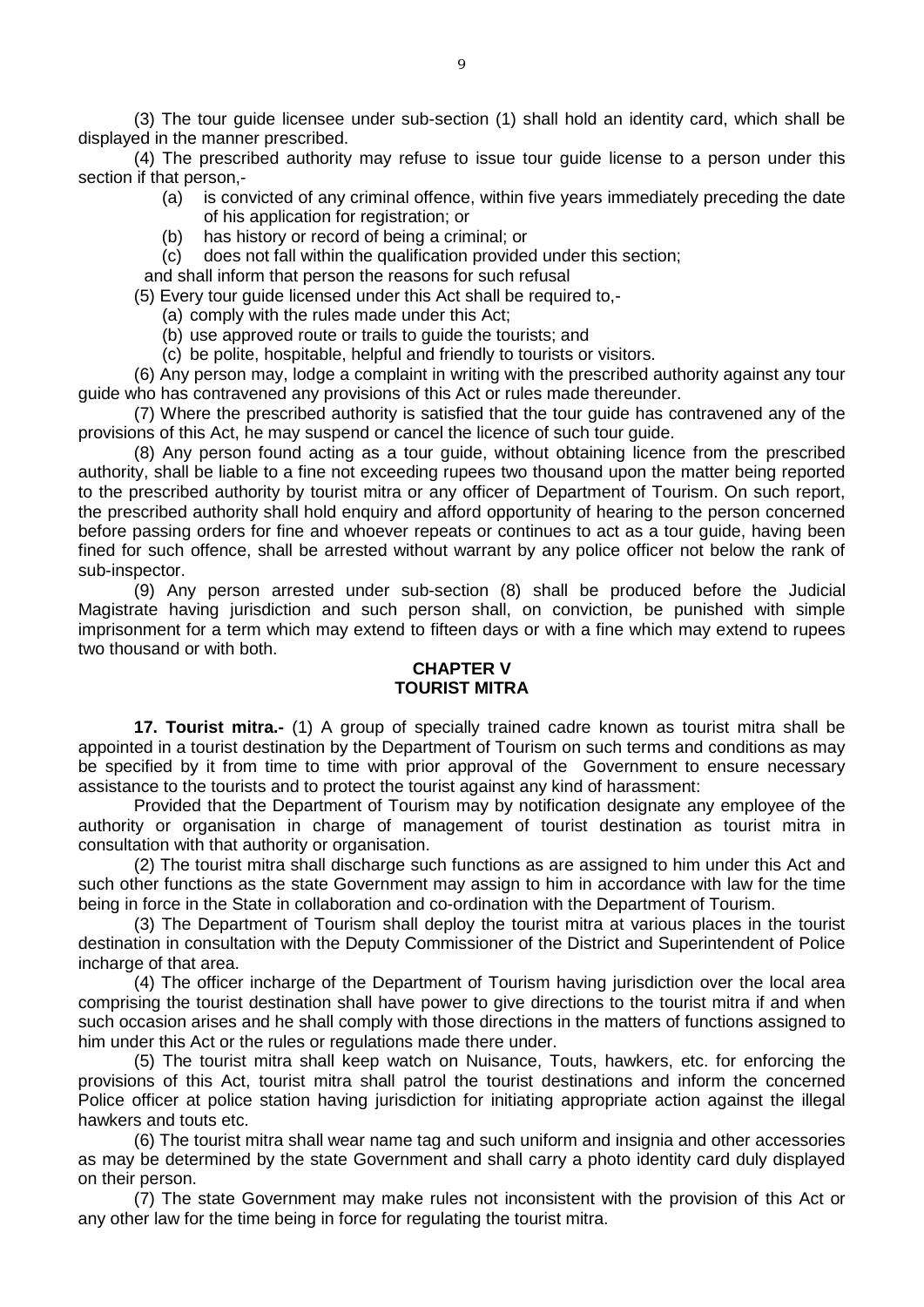#### **CHAPTER VI DEVELOPMENT AND PROMOTION OF TOURIST DESTINATIONS**

**18. Public Private Sector Partnership and formation of joint venture.-** (1) The Government tourist entities shall engage with the private sector under a suitable Public Private Partnership framework or joint venture arrangements to bring in private sector investment in developing, promoting, operating and maintaining tourism infrastructure and facilities subject to such rules as may be prescribed.

(2) The Government may make necessary rules for adoption of tourist destinations.

## **CHAPTER VII INFORMATION ON TOURISM**

**19. Statistical information.-** (1) Each and every owner or operator of the tourism trade whether registered under the provisions of this Act or not, shall be duty bound to furnish such statistical information or statistical data and at such intervals and in such form to such authority as may be prescribed.

(2) If any person, company, association or firm or any other body when required to furnish any information or statistics in terms of sub-section (1),-

- (a) without just cause, fails or refuses to furnish the information or statistics concerned; or
- (b) knowingly furnishes any information or statistics which is false in a material respect or misleading;

shall be guilty of an offence and shall on conviction be liable to a fine not exceeding one thousand and upon second or subsequent non-compliance, be liable to a fine which may extend to rupees two thousand.

(3) Where any person, company, association or firm or any other body bound to furnish statistical information in terms of the provisions contained in sub-section (1), continues to contravene the provisions of said sub-section even after the imposition of penalties under sub-section (2), shall on conviction, be punished with simple imprisonment for a term which may extend to two months or with fine or with both.

**20. Database development and dissemination of information on Tourism.-** (1) The Department of Tourism shall establish a comprehensive tourism database for the tourism sector in the state.

(2) The Department of Tourism shall, in respect of the data and information that it holds, progressively make the data and information available and accessible, through any means, to all the stakeholders.

(3) The Department of Tourism shall, to facilitate the tourist and to promote tourism sector, encourage setting up of various systems and facilities like tourist information desks, centres etc. for dissemination of information on tourism.

#### **CHAPTER VIII MISCELLANEOUS**

**21. Duties of the Government.-** It shall be incumbent on the Government to make reasonable and adequate provision by any means or measures it is lawfully competent to use or take, for each of the following matters,-

construction and maintenance of road or rail to tourist destinations;

- (a) provision for basic facilities and better access to the differently abled in the tourist destinations;
- (b) provision for basic facilities for women to meet their needs in the tourist destinations;
- (c) safety and security of tourist; and
- (d) any other duties as may be prescribed.

**22. Duties of the Local Authorities towards public health and sanitation etc.-** (1) Notwithstanding anything contained in any law in the State, the Local Authorities under whose local areas, the places of tourist destinations are situated, shall have the duty to ensure cleanliness and check defacement and defiling of the properties in their respective local area and also to effectively enforce the laws prohibiting littering on streets and public places and maintain cleanliness of roads,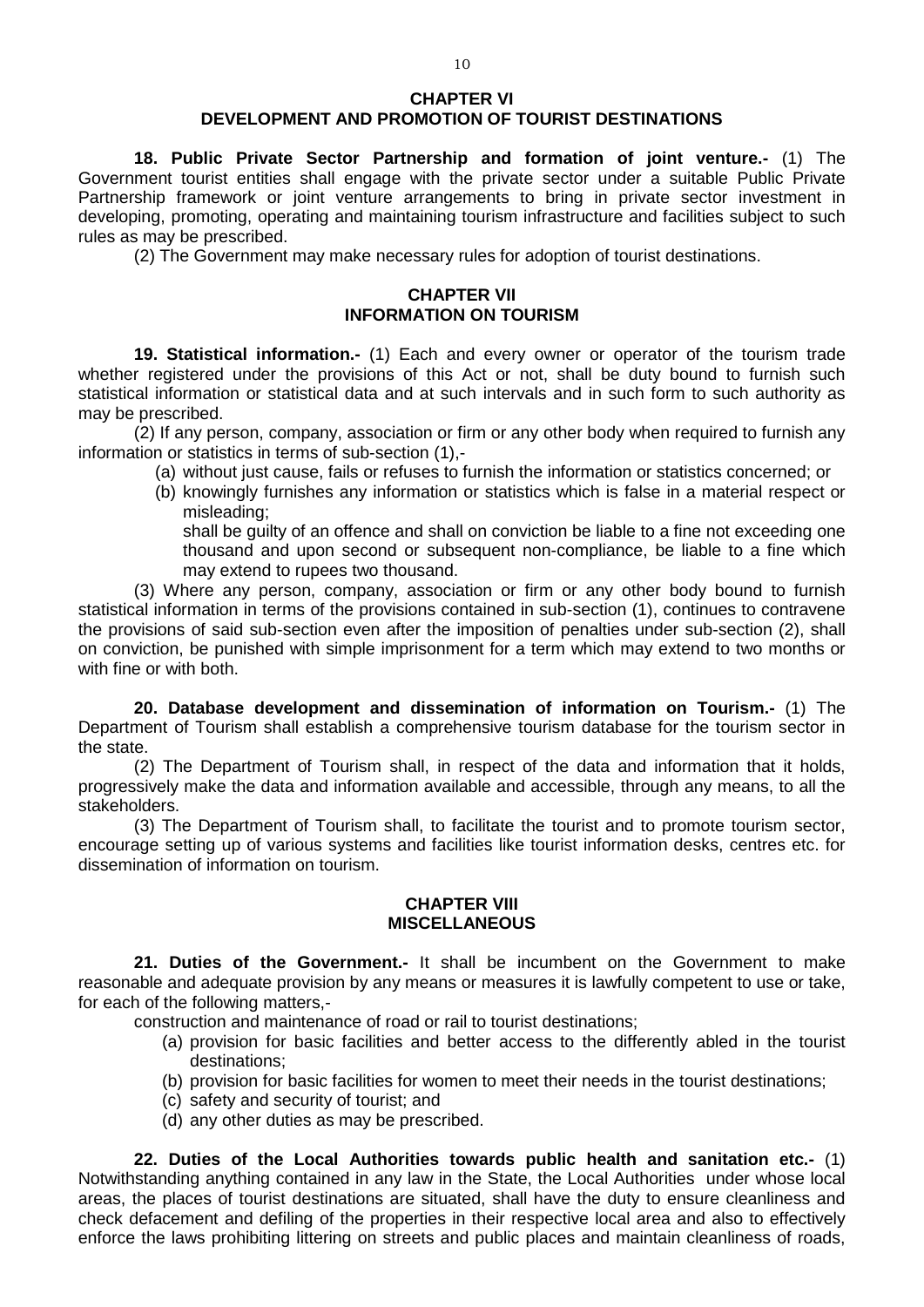drain, man holes and maintenance of street lights and prevention of encroachments in and around tourist destination.

(2) The Department of Tourism shall oversee the compliance of provisions contained in subsection (1) and may issue directions to the concerned local authorities for strict compliance of their statutory duty and in case of persistent non-compliance and default, intimate action against erring local authorities in accordance with the laws governing such local authorities.

### **23. Prohibition of certain activities in tourist destinations.-** (1) No person shall,-

- (a) commit any act of touting or malpractice against any tourist or engage in begging or hawking articles for sale at any tourist destination;
- (b) abet commission of any act of touting or malpractice against any tourist and begging or hawking of articles for sale in tourist destination; and
- (c) attempt to commit any act of touting or malpractice against any tourist in tourist destination.
- (2) Any person who,-
	- (a) contravenes the provisions of clause (a) of sub-section (1) shall on conviction be punished with imprisonment for a term which may extend to six months, or with fine which may extend to ten thousand rupees, or with both;
	- (b) contravenes the provisions of clause(b) of sub-section (1), shall on conviction be punished with imprisonment for a term which may extend to six months, or with fine which may extend to five thousand rupees, or with both:
	- (c) contravenes the provisions of clause(c) of sub-section (1), shall on conviction be punished with imprisonment for a term which may extend to three months, or with fine which may extend to two thousand rupees, or with both.

(3) Any person who engages himself in hawking articles for sale and committed offence under sub section (1) shall be dispersed by the tourist

mitra and such person shall be directed to leave the area and remove himself beyond that area. The tourist mitra shall record the entry of this fact in a diary which shall be maintained by him in the prescribed manner.

(4) Whenever any person to whom direction has been given under sub-section (3) to remove himself from the tourist destination-

- (a) fails to remove himself as directed; or
- (b) having removed himself, re-enters the area or part thereof

shall be apprehended and removed from that area by any police officer and released outside that area and entry of such apprehension and release shall be recorded in the daily diary maintained at the police station.

(5) Whoever further engages himself in hawking articles for sale, even after having committed violation under sub-section (3) and his consequential removal under sub-section (4), the offender shall be arrested by any Police Officer and shall be produced before any officer not below the rank of Tahasildar authorised in this regard by the Deputy Commissioner of the local area where the offence is committed, who shall record the statement of the Police Officer as well as of the offender and peruse the daily diary or other record showing events of violation of this Act by the offender and after hearing the offender and the Police Officer record his findings in a summary manner and where the offender is found to be guilty of violation of prohibition as aforesaid in this section, the prescribed officer shall impose a fine not exceeding rupees five hundred for violation of provisions of sub-section  $(4).$ 

(6) Whoever commits any subsequent violation of the prohibition imposed on hawking articles for sale in any tourist destination even after having been punished under sub-section (5), shall be arrested without warrant by any Police Officer and the offender shall be produced before the Judicial magistrate, having jurisdiction, and shall, on conviction, be punished with imprisonment which may extend to one year or with a fine which may extend to rupees three thousand or with both.

**24. Protection and Maintenance of the tourist destination.-** (1) The Government may, by notification in the official Gazette, designate any officer of and above the rank of Group 'B' of the Government to be the competent authority for protection and maintenance of the tourist destination either for the whole of the State or for each district of the State.

(2) No person, company, association or firm or any other body shall cause any nuisance or carry out any activity, process, operation, etc or omit to prevent or remove the nuisance, which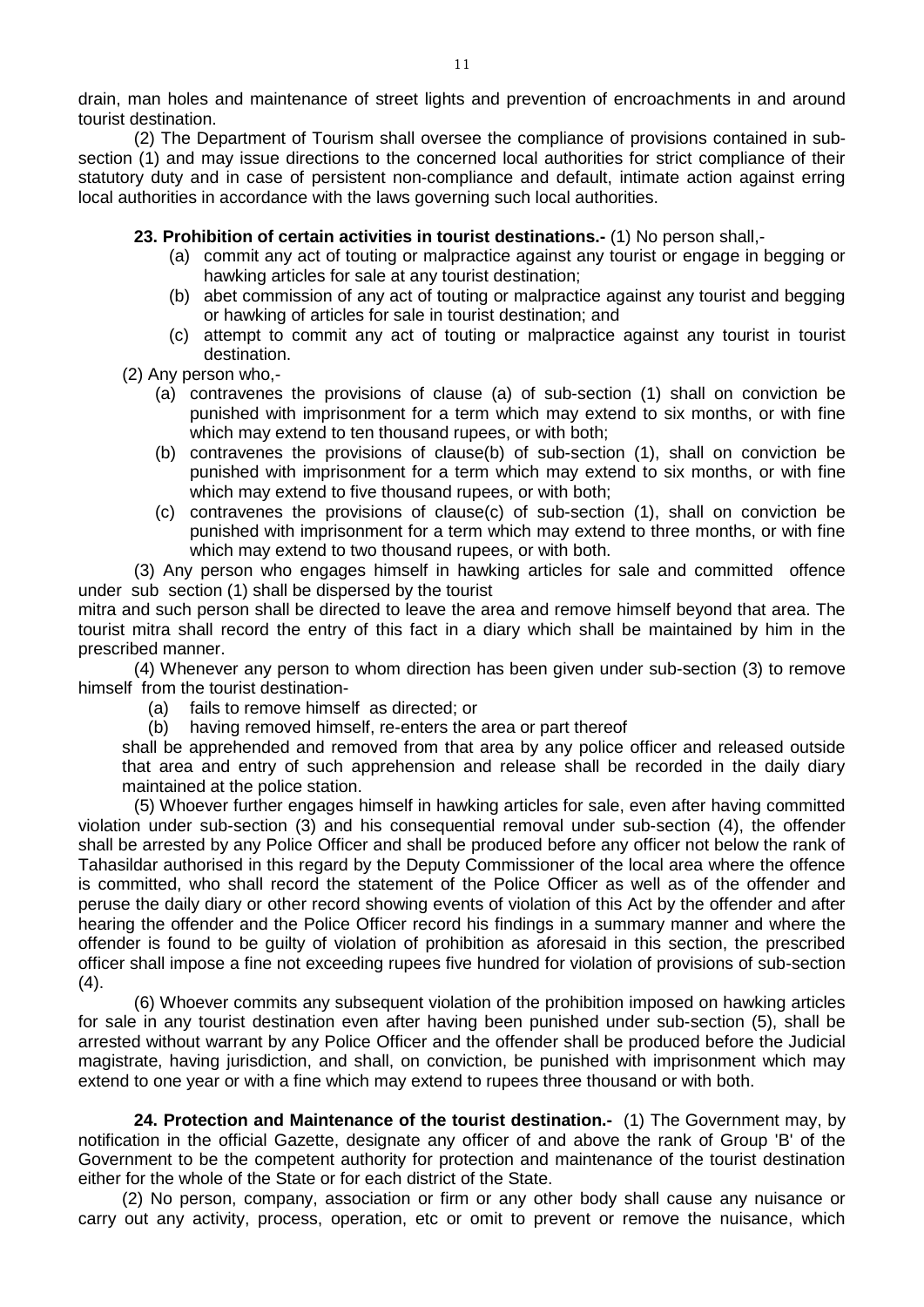damages or deteriorates or is likely to damage or deteriorate or is capable of being damaged or deteriorated or has damaged or deteriorated the tourism potentiality of any tourist destination.

(3) The competent authority, either on its own motion or upon a complaint received or upon reference made to it, may, by an order in writing after giving prior notice, prohibit any nuisance being caused or prevent any such activity, process, operation as referred to in sub-section (2) above being carried out, if in the opinion of the said competent authority, it has damaged or deteriorated or is likely to damage or deteriorate the tourism potentiality of any tourist destination, and pass such interim orders as it deems fit.

(4) If, in the opinion of the competent authority, a nuisance is having impact on the tourism potentiality, it shall issue notice to the owner, occupier, lessee, charterer or any person enjoying right of usage or has control of the object which has contributed to the nuisance and such person shall within a period of fifteen days from the date of receipt of such notice, abate or remove the same, and unless the same is removed or abated by the said person within the said period of fifteen days or such further time as may be extended by the competent authority, but not exceeding three months, the competent authority shall cause removal of such nuisance.

(5) On the failure of the owner, occupier, lessee, charterer or any person against whom notice of removal of nuisance is issued, to comply with the order of removal of such nuisance within the time fixed by the competent authority, the material thing or object of nuisance shall stand forfeited and vest in the Government, except that when such material thing or object is sold in public auction, any sum over and above the cost of removal of nuisance, shall be payable to its owner. In case the cost of removal exceeds the sale price in auction the balance shall be recovered from the concerned owner, as provided in sub-section (6).

(6) The expenses and costs incurred, if any, the competent authority in removing or abating such nuisance, shall be recovered from the person who has caused such nuisance or from the owner or occupier of the object which has contributed to the nuisance, in the same manner as arrears of land revenue.

(7) Any property, thing, material or object, which is a nuisance under this Act, may be disposed off or dealt with by the Government, in the manner it deems fit.

(8) Whoever contravenes any of the provisions of this Act or fails to comply with any order or directions given under the Act or obstructs any person acting under the orders or directions of the competent authority from exercising its powers and performing its functions under this Act, shall on conviction be punishable with imprisonment for a term which shall not be less than three months but which may extend to three years or with fine which may extend to rupees five thousand or with both.

**25. Punishment for false display of recognition.-** (1) If any person, company, association or firm or any other body who falsely represent any tourism trade as registered or graded under this Act, the prescribed authority shall impose fine not exceeding rupees fifty thousand for the first of such offence, and not exceeding rupees one lakh for second or subsequent offence:

Provided that before ordering imposition of fine, the prescribed authority shall, afford reasonable opportunity of hearing to the person, company, association or firm or any other body concerned.

(2) Where any person, company, association or firm or any other body, even after imposition of fine under sub-section (1) continues to display or show that he is recognised or registered as such, he shall, on conviction, be punishable with simple imprisonment for a term which may extend to three months or with fine or with both.

**26. Punishment for unauthorised usage of Government Tourism brand.-** (1) No person, company, association or firm or any other body shall use any brand belonging to Government tourism entities without the permission or authorisation.

(2) Any person, company, association or firm or any other body contravenes the provisions of sub-section (1) shall be liable to pay penalty not exceeding rupees fifty thousand for the first of such offence, and not exceeding rupees one lakh for second or subsequent offence:

Provided that before ordering imposition of penalty, the prescribed authority shall, afford reasonable opportunity of hearing to the person, company, association or firm or any other body concerned.

(3) The Prescribed Authority shall have the powers to undertake inspection to examine compliance of sub-section (1).

(4) Where any person, company, association or firm or any other body, even after imposition of penalty under sub-section (1) continues to use the Government Tourism Brand, he shall, on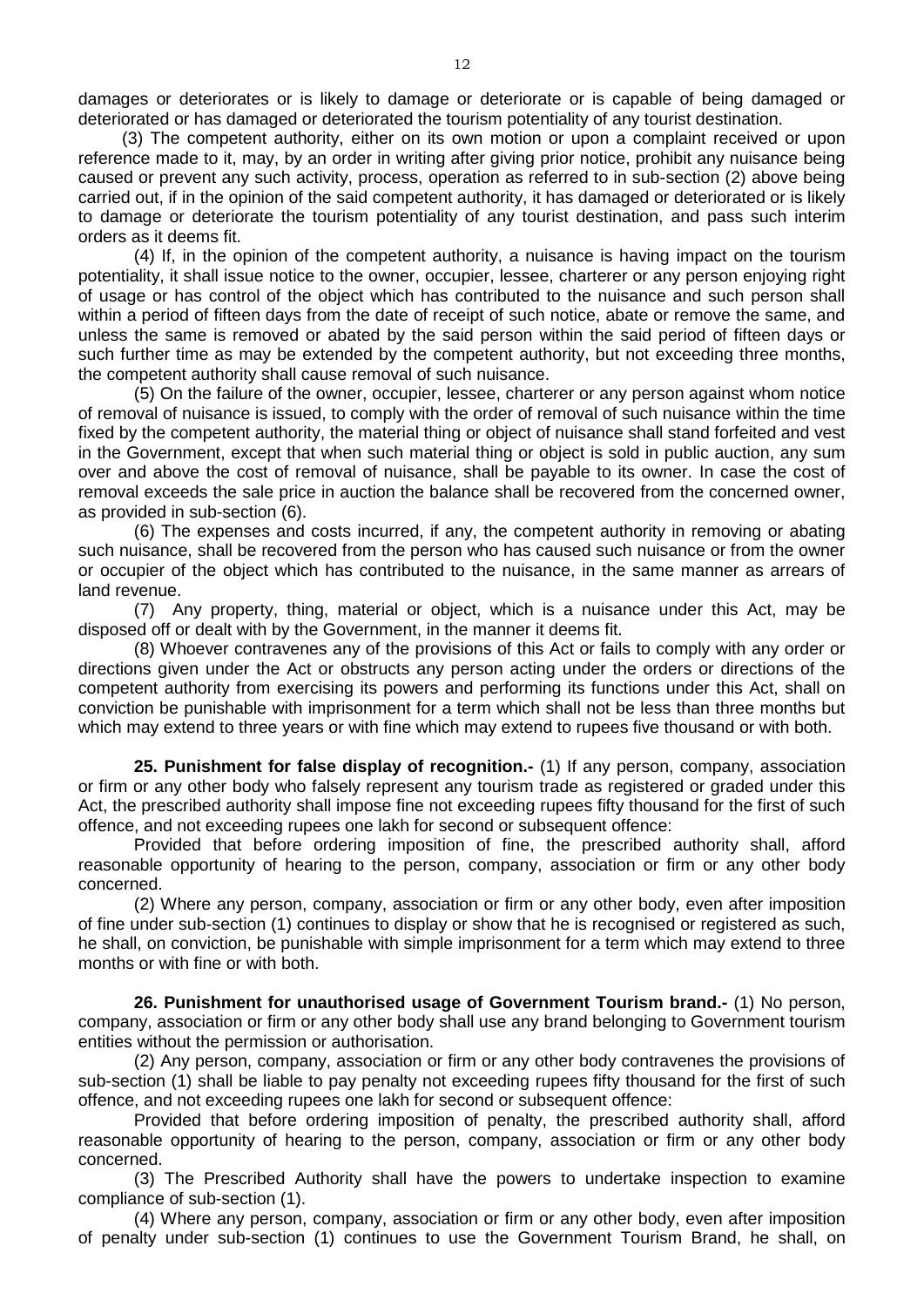conviction, be punishable with simple imprisonment for a term which may extend to three months or with fine or with both.

**27. Protection of action taken in good faith.-** No suit, claim, or other legal proceedings shall lie against the Government or the council or the chairperson or other members of the Council or the staff or representatives of the council or the tourist mitra in respect of anything which is in good faith done or intended to be done under this Act or any rules or regulations or orders made or framed thereunder.

**28. Cognizance of offences by courts.-** No court shall take cognizance of any offence punishable under Chapter III, IV, VII and VIII of this Act save on the complaint made by or under the authority of the Government or the prescribed authority.

**29. Appeal.-** (1) Any person aggrieved by the order passed or decision made by the prescribed or competent authority under this Act may within thirty days from the date of receipt of communication of the order or the decision of the prescribed or competent authority appeal to the Appellate Authority. The Appellate Authority shall be appointed in such manner as may be prescribed.

(2) The Appellate Authority shall after following such procedure as may be prescribed dispose off the appeal within a period of two months from the date of its receipt.

**30. Offences by Companies.-** (1) If the person committing an offence under this Act, is a company, every person who, at the time the offence was committed was in charge of the company, and was responsible for the conduct of business of the company, as well as the company, shall be deemed to be guilty of the offence and shall be liable to be proceeded against and punished accordingly:

Provided that nothing contained in this sub-section shall render any such person liable to such punishment provided in this Act if he proves that the offence was committed without his knowledge or that he exercised all the diligence to prevent the commission of such offence.

(2) Notwithstanding anything contained in sub-section (1), where an offence under this Act has been committed by a company and it is proved that the offence has been committed with the consent or connivance of, or is attributable to any negligence on the part of, any director, manager, secretary, or other officer of the company, such director, manager, secretary, or other officer shall also be deemed to be guilty of that offence and shall be liable to be proceeded against and punished accordingly.

Explanation:- For the purpose of this Section,-

(a) "Company" means, any body corporate, and includes a firm or other association of individuals; and

(b) "director" in relation to a firm means a partner in the firm.

**31. Powers of the prescribed or competent authority and appellate authority to summon.-** (1) The prescribed or competent authority and the appellate authority shall have all the powers which are vested in a civil court under the Code of Civil Procedure, 1908 in respect of the following matters, namely-

- (i) summoning and enforcing attendance of a person against whom inquiry is to be conducted and witnesses required in connection therewith;
- (ii) compelling the production of any document; and
- (iii) examining witnesses on oath.

(2) In addition to that which is provided under sub-section (1), the prescribed or competent authority shall have power to summon or examine *suo motu* any person whose evidence in his opinion appear to be material for reaching at a just conclusion in any matter being inquired into by him.

(3) For the purpose of enforcing the attendance of witnesses and other persons referred above, the local limits of jurisdiction of the prescribed or competent authority shall extend to whole of the State.